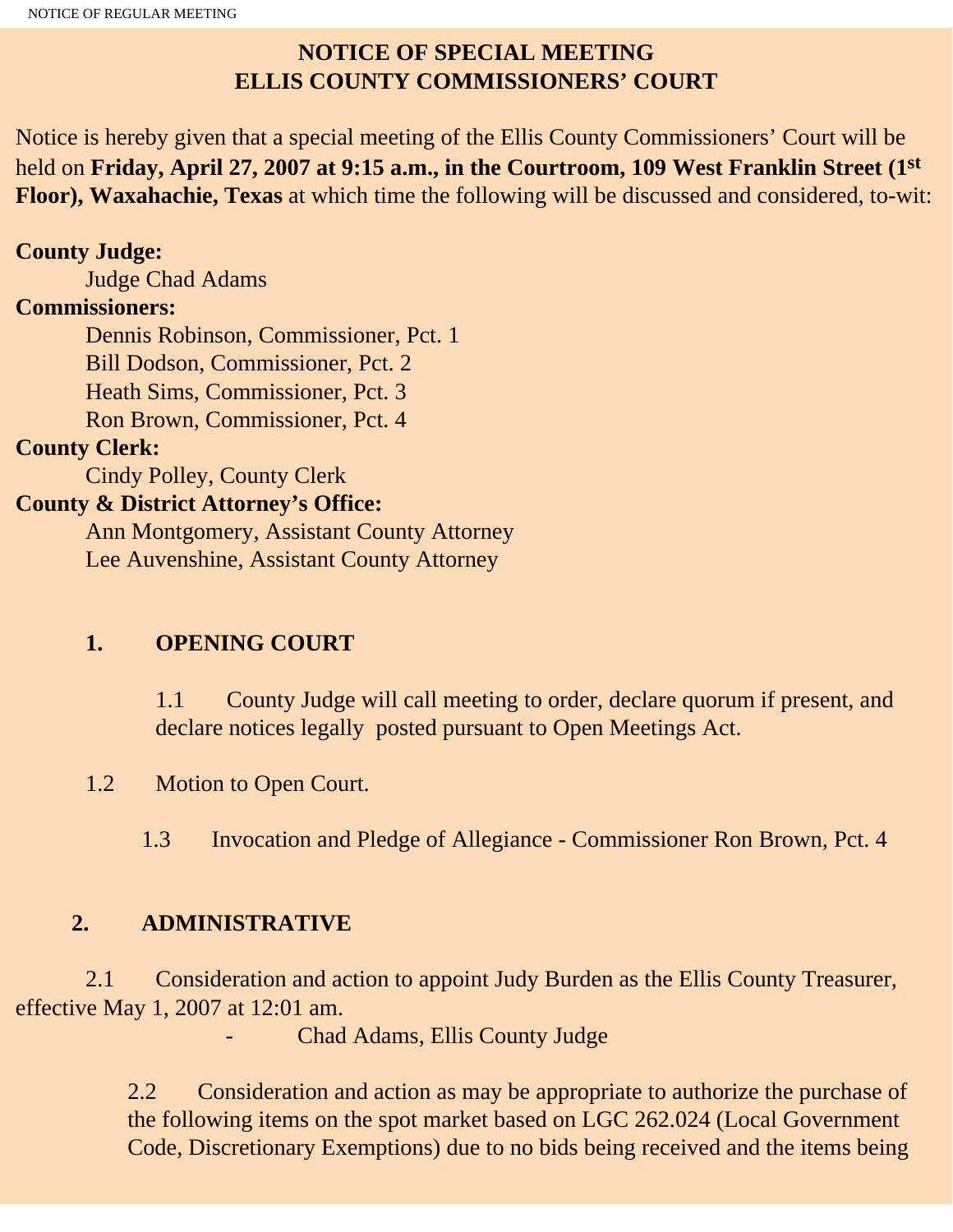necessary to preserve public property and protect the public health and safety of the residents of Ellis County:

> Limestone Chip Seal Aggregate Hot Mix Cold Laid Asphalt Asphalt Surface Treatment Road Base Stabilizer

> > - Holly Davis, Special Projects Director (for Richard Denniston,

Purchasing Agent)

## **3. RECESS TO CONVENE TO EXECUTIVE SESSION**

# **4. EXECUTIVE SESSION**

"The Commissioners' Court of Ellis County reserves the right to adjourn into **Executive Session** at any time during the course of this meeting to discuss any of the matters listed in this agenda, in the order deemed appropriate, as authorized by Texas Government Code §551.074**,** or to seek the advice of its attorney and/or other attorneys representing Ellis County on any matter in which the duty of the attorney to the Commissioners' Court under the Texas Disciplinary Rules of Professional Conduct of the State Bar of Texas clearly conflicts with Texas Government Code Chapter 551 or as otherwise may be permitted under §551.074."

# **5. ADJOURNMENT OF EXECUTIVE SESSION**

# **6. ADJOURN MEETING**

Signed this the 24th day of April, 2007.

 $\overline{\phantom{a}}$  , and the set of the set of the set of the set of the set of the set of the set of the set of the set of the set of the set of the set of the set of the set of the set of the set of the set of the set of the s

Chad Adams Ellis County Judge

I, the undersigned, County Clerk of the Ellis County Commissioners Court do hereby certify that the above Notice of Special Meeting of the Ellis County Commissioners Court is a true and correct copy of said Notice, that I received said Notice, and it was posted at the doors of the Ellis County Courthouse, a place readily accessible to the general public at all times on the 24th day of March,  $2007$ , at  $a.m./p.m$ .